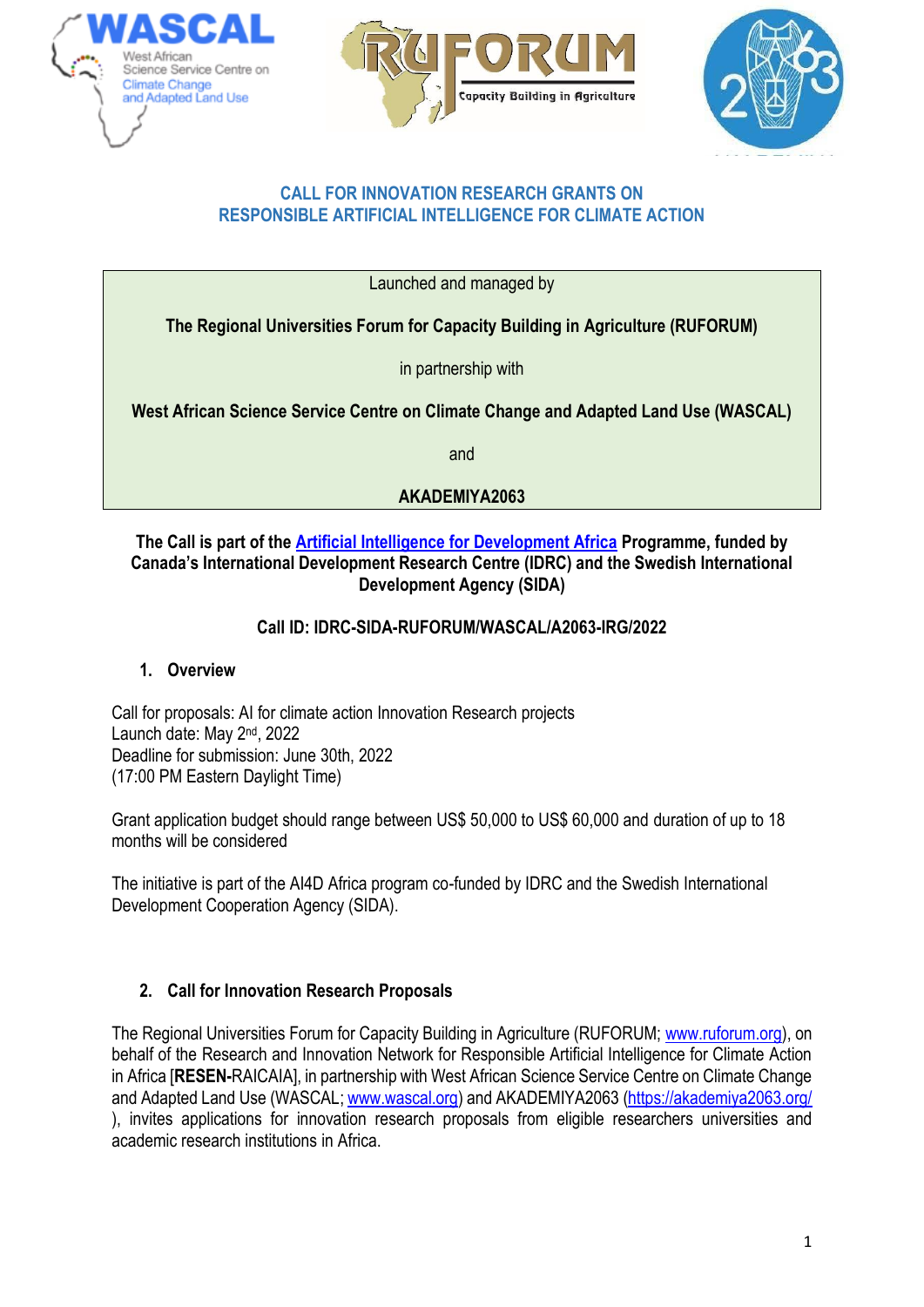





The general objective of the Network is to advance climate action in Africa through the responsible development and deployment of artificial intelligence innovations. Specifically, the Hub aims to; i) deepen understanding of how to develop and scale responsible Artificial Intelligence (AI) innovations for climate action in sub-Saharan Africa; ii) build the capacity of eight (8) groups of African innovators and researchers to develop, deploy and scale responsible AI applications in climate action; and iii) facilitate the contribution of African research to international AI policy and practice conversations.

The Call for Proposals is aimed at competitively identifying eight (8) innovation research projects in Responsible AI for Climate Action in Africa.

Funding for this Call for Proposals comes from the [Artificial Intelligence for Development-Africa](about:blank) (AI4D) programme, a joint initiative funded by Canada's International Development Research Centre (IDRC) and the Swedish International Development Agency (SIDA). The call was developed in collaboration with Climate Change AI "

# **3. Background**

Climate variability and change remains one of the most significant challenges for Africa in the 21st century. It threatens to undo the development gains made over the last two decades and could potentially reduce the region's capacity to attain the Sustainable Development Goals by 2030. Action is required to bolster the region's capacity to respond and urgently address the debilitating effects climate variability and change has on agricultural production, water resources, energy as well as the propagation of conflicts in the region. Deployment of Artificial Intelligence (AI) in other regions of the world especially in the global north has proven critical because of its ability to increase adaptation and mitigation capacity and improve the precision of evidence-based decision making. This climate change AI network seeks to advance climate action in Africa through the responsible development and deployment of artificial intelligence innovations with respect to: (i) development and scaling of responsible AI innovations for climate action in SSA, (ii) building capacity of African innovators and researchers, and (iii) increasing the contribution of African research to international AI policy and practice. Through this network, Africa's climate change research and innovations will be enhanced and application strengthened at various levels including the community. Women and youth that represent Africa's greatest capital today and the future will be at the forefront of science innovations and solutions development as well as innovations deployment at various scales required in the region.

This Call seeks to competitively select innovation research proposals that deploy responsible AI for climate action with demonstrated relevance/links to national processes and livelihoods of vulnerable communities.

# **4. Priority research topics**

# **4.1 Emission of greenhouse gases**

Africa contribution to greenhouse gas (GHG) emission is the lowest and stands at 4% due to the low level of industrialization. Consequently, several African countries have considered themselves as being net carbon sinks and/or carbon neutral. However, extensive land-use change occurring in many tropical countries including deforestation and other forms of land degradation; emergence of more Mega Cities may raise significantly the greenhouse gas emission of the continent. There are relatively few studies estimating GHG emissions in the Sub-Saharan Africa, especially within the agricultural sector. Also, comparative studies across major land-use types are scarce. The majority of practices and techniques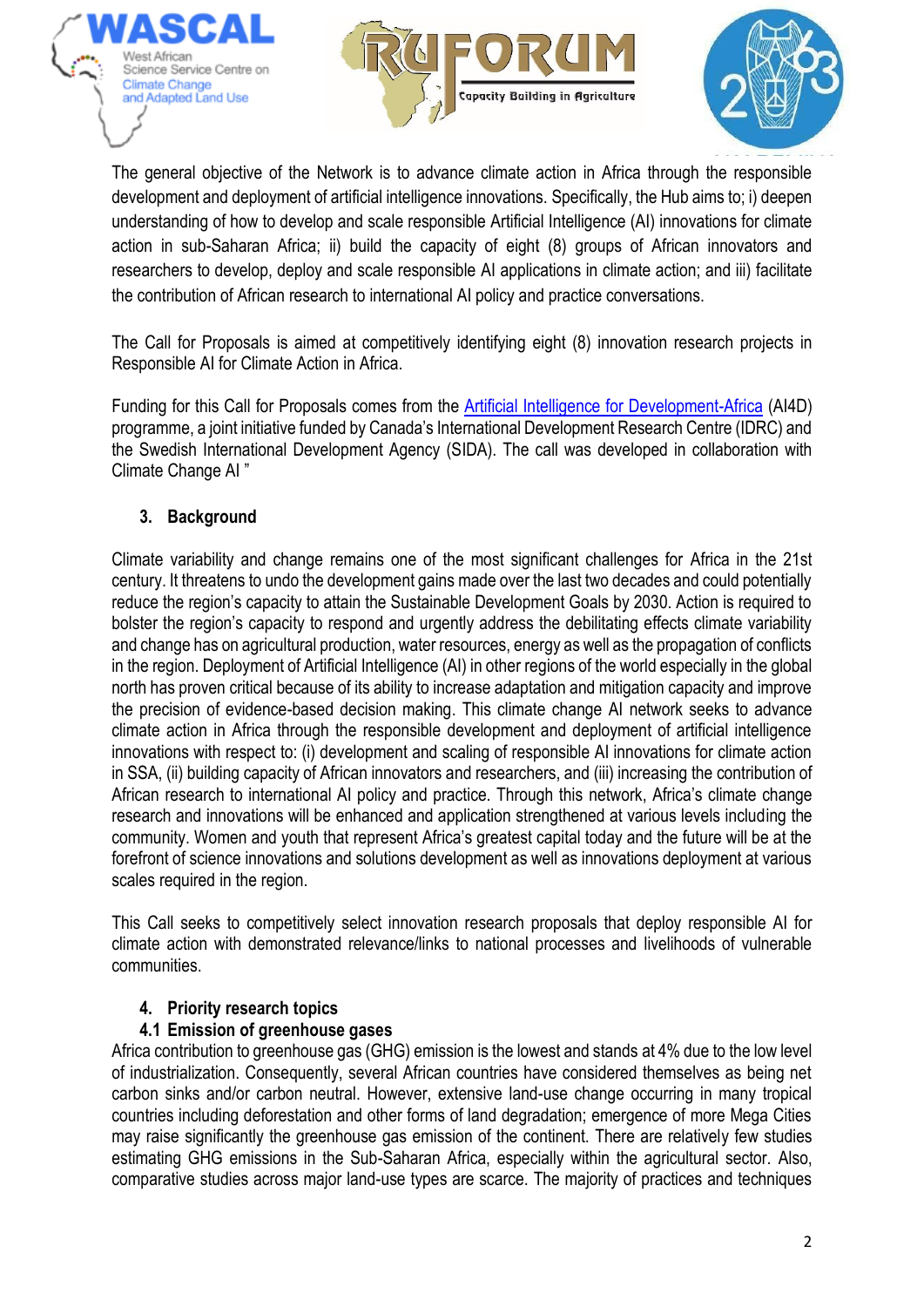





for adaptation to climate change that are now being advocated are largely based on knowledge generated in other parts of the world; whose estimate is heavily reliant on the lower tier IPCC methodologies. Measurements to validate the efficiency of some of practices being promoted in order to improve decision-making regarding climate change adaptation and mitigation are needed.

## **4.2 Predicting climate hazards and disasters through improved climate modelling a. Climate Hazards and disaster risks assessment**

Various parts of the continent are facing several hazards including climatological (drought, wildfire, heat waves), hydrological (flood and flash flood), meteorological (Tropical cyclones and hurricanes, heavy storms) and biological hazards among others - [https://www.nature.com/articles/s41467-022-](https://www.nature.com/articles/s41467-022-29285-6) [29285-6\)](https://www.nature.com/articles/s41467-022-29285-6). Drought is the most studied hazard across Africa. A large part of Africa is susceptible to drought, and as such several drought episodes have been registered, and have been reported to become more frequent, intense and widespread. Wildfires have been more localized particularly in the recent history in Zimbabwe and Lesotho. It is ignited naturally by lightning and peat; respectively. Heat waves have been caused by the warming over the past century. Increase in the incidence of extreme temperatures as well as longer heat waves have been observed in several parts of the continent. As temperatures are expected to continue rising in the future, heat waves are predicted to also become more frequent particularly in urban areas.

Understanding the drivers of droughts in Africa is key to understanding and predicting the drought characteristics (i.e., location, area coverage, intensity, and duration) and its propagation in both presentday and future climates. Previous studies on African droughts have often focused on understanding individual influence processes on drought by establishing statistical relationships between climate variables or indices.

Both riverine and flash floods are devastating. The increased frequency of heavy rainfall in different regions of the continent is likely to induce a lot of damage on infrastructure and crops, trigger landslides, and spread diseases. More multi-scale studies are needed to predict incidence and severity of the floods and propose their management.

Tornados are among the most severe and destructive of all-weather phenomena. Hailstorms are associated with thunderstorm activity caused by intense convection and occur in areas such as the South African Highveld, causing damage to property, crops and livestock. The forecasting of tornadoes and hailstorms is challenging as their effects are localized in the Indian Ocean islands and of relatively short duration (30 minutes), though they can penetrate as far as 1000 km inland. There are no warning systems for tornadoes and hailstorms anywhere in Africa currently, yet 12 cyclones are reported to occur annually making Madagascar, Comoros and Mozambique more vulnerable to this hazard. There is concern that Atlantic Ocean hurricanes could affect West African countries such as Senegal. Further research is needed to assess the risk.

# **b. Hazards which affect climate**

Dust storms are also another form of hazard on the continent that is known to alter air quality, affecting animals, plants and the weather - Natural and Human-Induced Hazards and Disasters in Africa on **[JSTOR](https://www.jstor.org/stable/j.ctvh8qzhx).** The Sahel region is one of the largest sources of dust storms in the world. Summer dust storms are associated with convective rain-bearing storm systems, whereas winter dust storms are associated with the Harmattan winds. This hazard is associated with the lethal meningitis outbreaks that often hit the Sahel and Caribbean regions and it is believed to affect hurricane activity. Understanding the future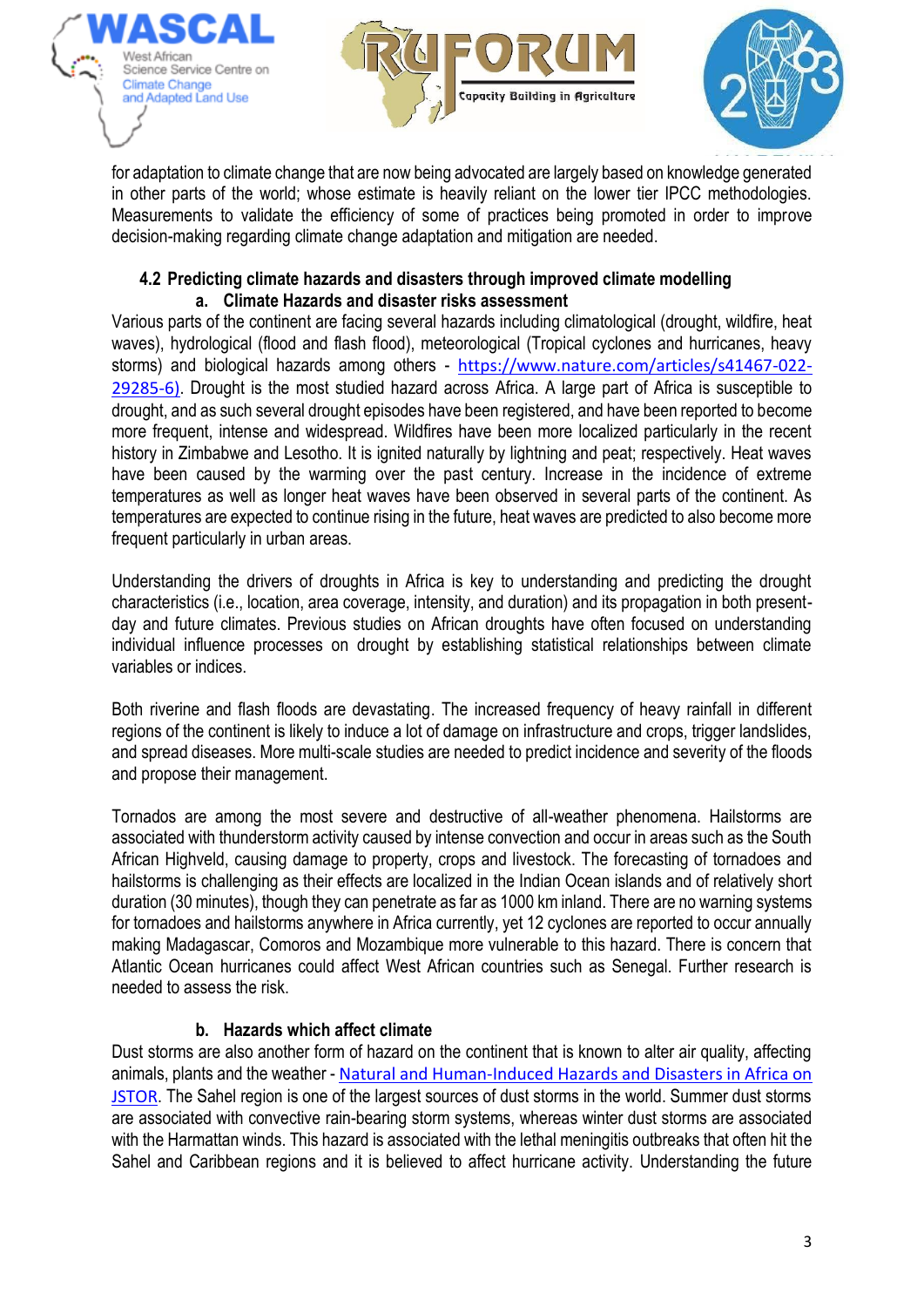





pathway of this hazard and its likely effect on geo-chemical processes is key in prediction of future hurricanes.

# **c. Better climate prediction**

## *(i) Improving prediction of extreme rainfall events by atmospheric models.*

Numerical weather prediction models are an integral part of operational weather forecasting. Output from these models can assist with decision making to reduce the impacts of disasters from extreme rainfall events (like thunderstorms, mesoscale convective systems, tropical cyclones).

# *(ii) Improving climate change projections over Africa.*

Application of climate change projection tools/products and innovation are increasingly becoming important for climate change impact studies and adaptation strategies in Africa. However, the reliability of the tools/products depends on the accuracy of the projections. The call for innovation grants invites proposals that aim to: 1) propose and develop new products; 2) improve existing products; 3) improve the reliability of climate ad weather projections that feed into those products; 4) enable a more inclusive and equitable use of those products, etc….

## **5. Assessment of impacts of climate change and adaptation practices using AI**

Changes to temperature and precipitation have immediate implications for food production and security, water and energy availability among others across the continent. There is need to determine the efficiency of currently used adaptation practices on crop yields, and associated impacts on the environment. [Layout 1 \(ipcc.ch\).](https://www.ipcc.ch/site/assets/uploads/2018/02/ar4-wg2-chapter17-1.pdf)

## **6. Climate smart agriculture**

Climate-smart agriculture (CSA) is widely acknowledged and promoted approach for reorienting agricultural development under climate change conditions (<https://doi.org/10.3389/fsufs.2019.00055>). It is a multi-dimensional approach targeting productivity, adaptation, and mitigation in the context of increasing scarcity of resources induced by demographic pressure and poor management, uncertainty surrounding climate impacts, and the spatiotemporal scales dependencies that may affect the efficiency of CSA adoption ([Climate-Smart](https://www.worldbank.org/en/topic/climate-smart-agriculture)  [Agriculture \(worldbank.org\)\)](https://www.worldbank.org/en/topic/climate-smart-agriculture)

## **7. Climate smart cities development**

It is anticipated that much of the urban development will come from the developing world by 2050. It is forecasted that African cities with more than five million inhabitants will rise from six million in 2015 to 17 million by 2030 and cities with over ten million people will increase from three to five, and these will include Cairo, Lagos, Kinshasa, Dar es Salaam and Luanda. Cities are increasingly feeling the effects of extreme weather (https://doi.org/10.1186/s40852-017-0063-2).

# **8. Climate change, landscapes and renewable energy**

Projected climate changes are likely to have profound effects on ecological processes in and functioning of landscapes. This will be manifested through change in land use/cover, ecosystem services, as well as the behaviour of humans ([https://doi.org/10.1177/03043754211040698](https://doi.org/10.1177%2F03043754211040698)). There is need to understand the trajectory of decarbonisation of the landscape and develop more compatible energy systems for landscapes.

# **9. Climate change and water resources**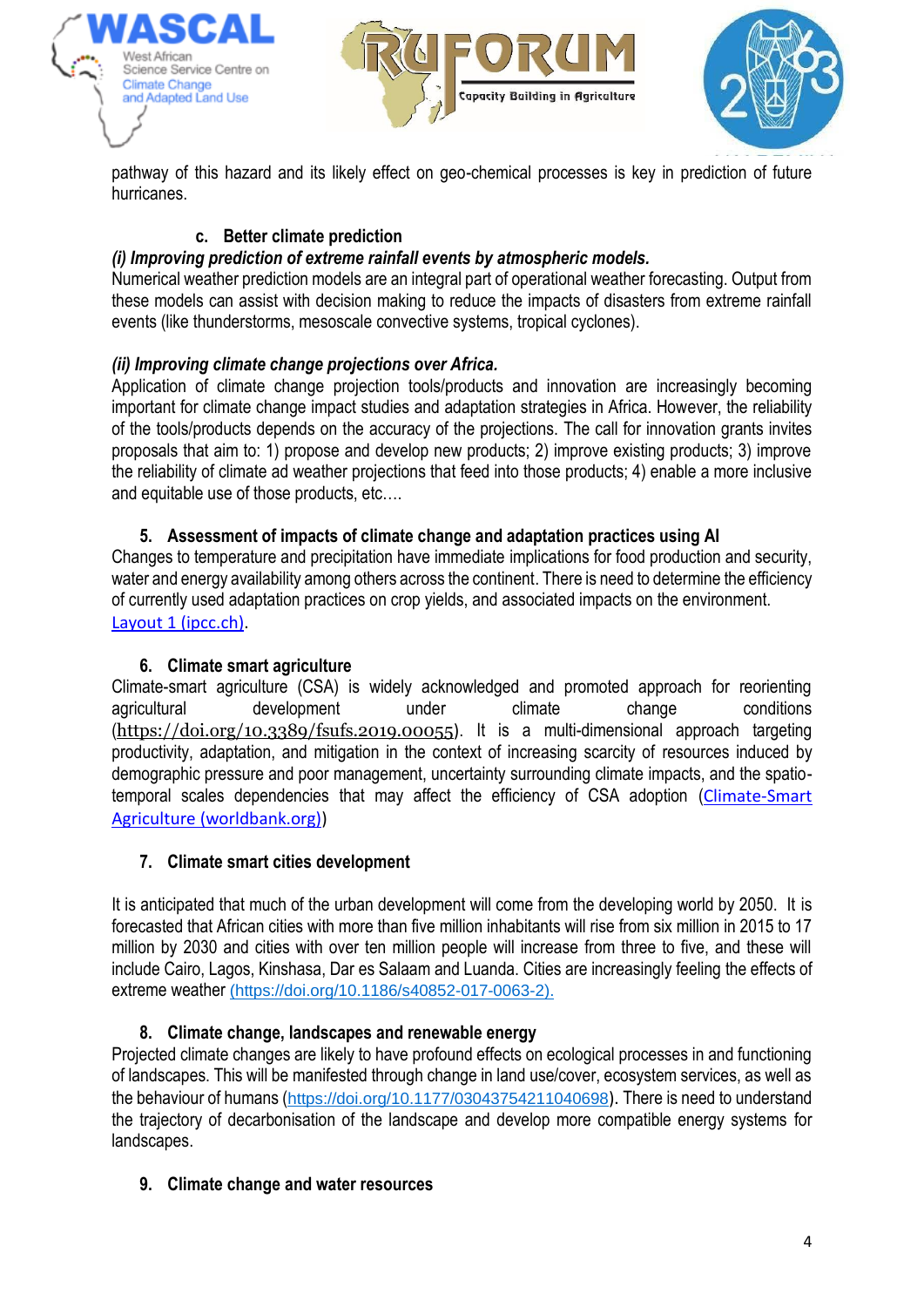





Accurate and adequate monitoring of hydrological systems and water resources is still lacking in many parts of the continent compromising the possibility of meaningful planning of the increasing scarce resources ([Addressing Climate Change in Long-Term Water Resources Planning and](https://www.usbr.gov/climate/userneeds/docs/LTdoc.pdf)  [Management \(usbr.gov\)](https://www.usbr.gov/climate/userneeds/docs/LTdoc.pdf).

# **10. Climate change and biodiversity**

Climate change is affecting plant and animal diversity and subsequently the eco-systemic services. Several studies have shown that the loss in biodiversity occurred in the past years due to human activities (agriculture, fishing, hunting, charcoal production etc). The loss of biodiversity has affected CO<sup>2</sup> absorption and impact rainy seasons.

# **11. Gender**

Gender inclusion in climate change is paramount and will generate significant gains for the agricultural sector and for society. This could raise total agricultural output and reduce the number of hungry people on the continent. There are good reasons to expect that women inclusion and gender equity generates dynamics that lend themselves to radical innovation, including in climate sciences and Artificial Intelligence.

# **12. Responsible Artificial Intelligence and climate science**

Society must provide responsible solutions to the likely impacts of climate change in different sectors. Artificial intelligence present significant opportunities to accelerate climate action via applications such as forecasting, optimization, identification of degradation hotspot. These solutions can be rapidly deployed and scaled across key sectors. Building capacity in AI on the continent is key in knowledge generation, technological innovations and systems integration of AI and climate applications within highlyregulated sectors such as energy, transportation, agriculture, and heavy industry.

# 13. **Eligibility**

- a) The call is open to researchers from accredited universities, public and private research institutions, with mandate and expertise in Artificial Intelligence and Climate Change research in Africa
- b) Participation of an accredited university in Africa is imperative to be able to train postgraduate students in Africa
- c) Research should be conducted in Africa
- d) Collaborating researchers may be from government departments, local and international research centres, NGOs, private sector or other relevant institutions
- e) As much as possible research teams should have equal representation of women and men. In any case, participation by women should not be less than 40%.
- f) The research should be participatory and demonstrate its relevance and/or response to demand. It should have a monitoring and evaluation component, clearly highlighting the deliverables and dissemination strategy for the results of the research
- g) All applications must get support letters from official university administrative offices (Principal, Dean or Head of Department).

# **14. General Guidelines for Proposal Format**

The complete proposals must be 1.0 spacing, Times New Roman, font size 11 with normal margins (1 inch all through; top, bottom, left and right).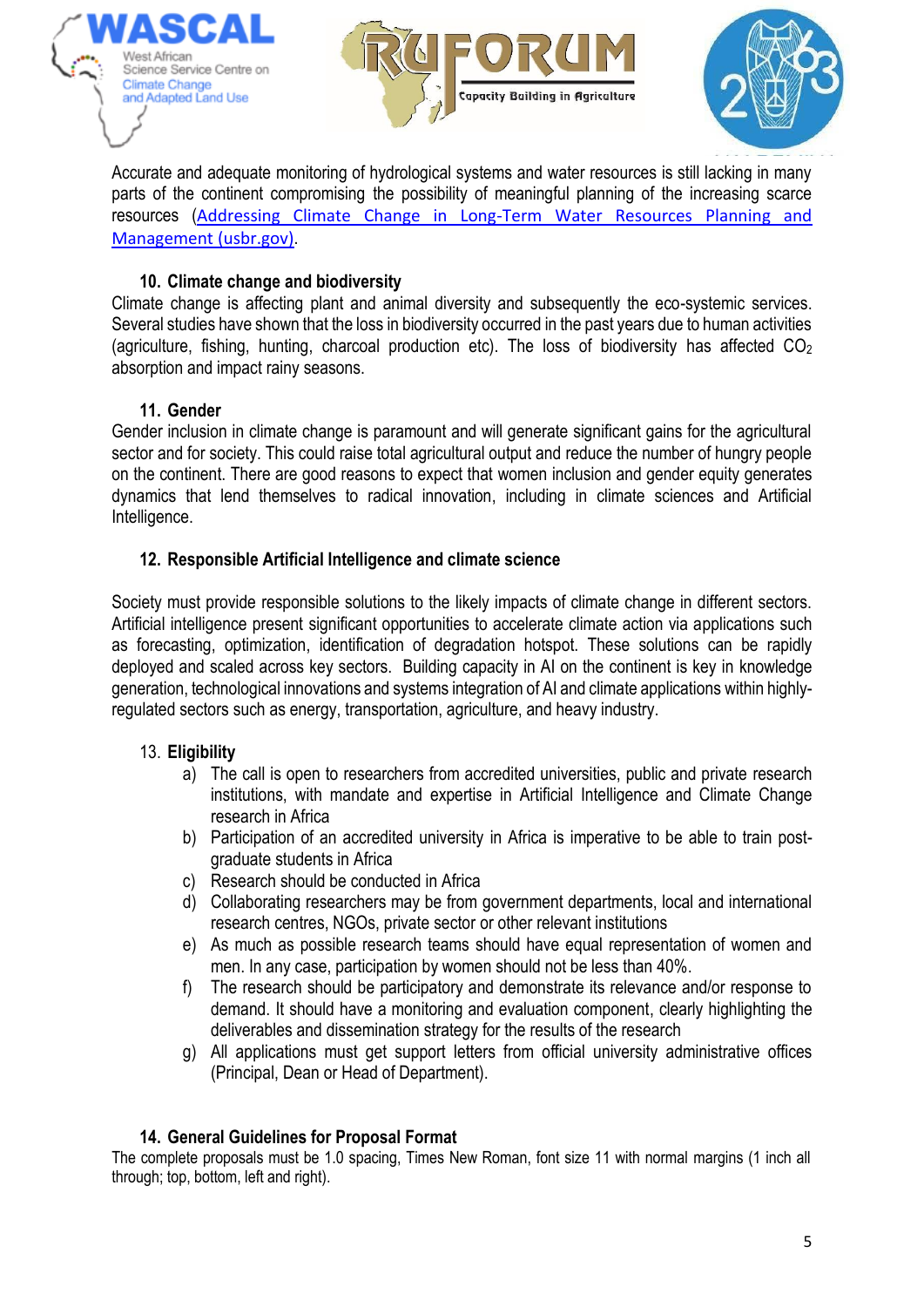





## **Main proposal**

.

- **i) Cover page (1 page)**
	- Title of the proposal
	- Call ID: IDRC-SIDA-RUFORUM/WASCAL/A2063-IRG/2022
	- Name of Principal Investigator and institutional affiliation with full addresses including email and telephone (WhatsApp if available).
	- Names of participating researchers and their institutions with full addresses including email.
	- Project duration : (18 months);
	- Total Budget requested in US\$ (US\$ 50,000 to US\$ 60,000).

### **ii) Summary (500 words maximum)**

Provide a succinct summary of the project including rationale, objectives, outputs to be delivered by the project and potential impacts to be achieved.

### **iii) Background (1 page)**

Provide background information relating to the problem your research and innovation will address. Your background should also introduce readers/evaluators to the issue(s) which your project seeks to address and how this will lead to the outcomes that are envisaged. Clarify alignment of your proposal to local, national and development as well as at the African Union level Agenda2063 and the Sustainable Development Goals (SDGs) and the Paris Climate Agreement. Demonstrate how this build on previous related initiatives. Who are the target beneficiaries and what process has been undertaken to engage them in the development of the proposed action? What are the needs and challenges of each of the target groups identified and how do these relate to the action proposed? What value proposition does your innovation bring. You can create sub-sections to this broad section to keep you organised if you deem it relevant but not more than two sub-section headers.

### **iv) Literature Review (1 page max.)**

Provide the body of knowledge related to your research and highlight how your research will add value to existing knowledge. In particular outline earlier research that underpins what your project will be doing; and why it should be done. The literature review needs to be focused to the **specific** research addressed in this proposal and provide evidence of understanding of the main issues to be researched, and of the current literature on the topic.

### **v) Objectives (1/2 page)**

What are the overall and specific objectives of your proposed research and innovation against which success or failure can be assessed?

### **vi) Key Research Question(s) and Hypotheses to be tested (1/2)**

It is important, where applicable, to include underlying research questions that drives the research and then to provide some general hypotheses to be tested.

### **vii) Research Approach and Conceptual Framework (2 pages max.)**

Outline how you will approach the problem, where the students, the farmers and partner agencies are involved and in particular identify the main concepts that underpin your approach to carrying out the research, relating this to the literature review. You need to specifically outline the participation of graduate students and how this is related to the problem framework. However, depending on your use of resources, you may have more than two students engaged in the research process. You should - within the description of your conceptual framework - articulate the innovative nature of this proposed project detailing out what is new. Provide a conceptual framework.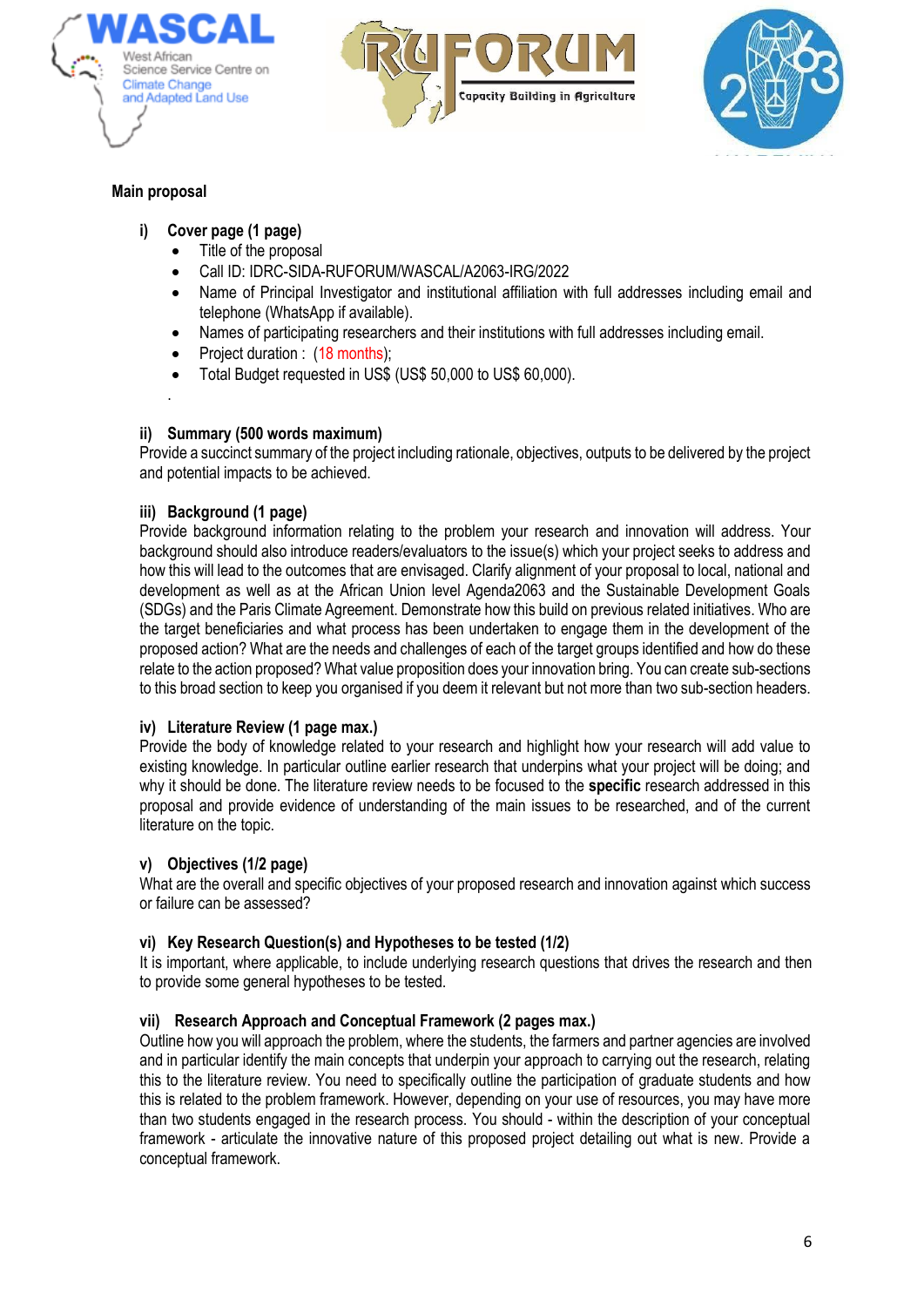





## **viii) Methodology (3 pages max.)**

Provide the methodology. Highlight what research will be undertaken and how. Include the roles of each graduate student and where possible, describe what each graduate student will do including draft objectives/ hypotheses/research questions. Please indicate how you will engage and involve stakeholders in the research especially the national agencies researching, collecting and collating data on climate change - they should not be passive "subjects of research" but active participants. It is also important to state how gender and other cross cutting issues will be addressed in differentiating management system impacts. There is need to elaborate on the expected dataset quality and likely impact. There is also need to demonstrate that the innovation will be conducted in ethical manner.

### **ix) Description of the innovation (1 page max.)**

Applicants should provide a clear description of the innovation to be developed, and justify their approach, articulating how the innovation addresses the identified climate related problem and demonstrate how it contributes to the national and regional effort of adaptation and mitigation of climate change effects. Where appropriate, also outline the potential impact of the innovation to the targeted communities.

### **x) Deliverables and expected results (1/2 page max.)**

Clearly indicate the deliverables the project is going to make available. This could be the technologies. What are the expected results the project is going to develop?

### **xi) Gender and inclusion (1/2-page max.)**

Describe how you intend to achieve equitable participation of women, men and youth. Also elaborate how you intend to engage vulnerable members of the community such as economically disadvantaged and disabled in the innovation generation and how they will negatively or positively impact by the innovation.

### **xii) Ensuring Responsible Artificial Intelligence (1/2-page max.)**

Briefly describe how your research and innovation project will take into account the principles of responsible AI including transparency, accountability, risks, privacy and carbon throughout the entire lifecycle of the innovation.footprint.

[S-JOURNAL-ICTF.VOL1-2018-1-P01-PDF-E.pdf \(itu.int\)](https://www.itu.int/dms_pub/itu-s/opb/journal/S-JOURNAL-ICTF.VOL1-2018-1-P01-PDF-E.pdf) [A practical guide to Responsible Artificial Intelligence \(AI\) \(pwc.com\)](https://www.pwc.com/gx/en/issues/data-and-analytics/artificial-intelligence/what-is-responsible-ai/responsible-ai-practical-guide.pdf)

### **xiii) Dissemination and communication (1/2-page max.)**

Indicate how the results of your research will be disseminated to the various stakeholders. Be realistic and not overambitious and show that the dissemination strategy is linked in with the available budget or other support sources.

### **xiv) Sustainability (1/2-page max.)**

Show how you will ensure environmental, social and financial sustainability arising from innovation development and deployment. For example, under the environmental sustainability, demonstrate how you will reduce carbon footprint of the research activities. Under social sustainability, how can this innovations be scaled out and what are your team intends to put in place to source for funding for sustainability of the innovation.

### **xv) Project Management**

## **a) Team organization and qualification (1/2-page max.)**

How do you propose to organize your team in order to achieve your project objectives? The role of each team member must be clearly described. Include CVs for the project team (use the template provided).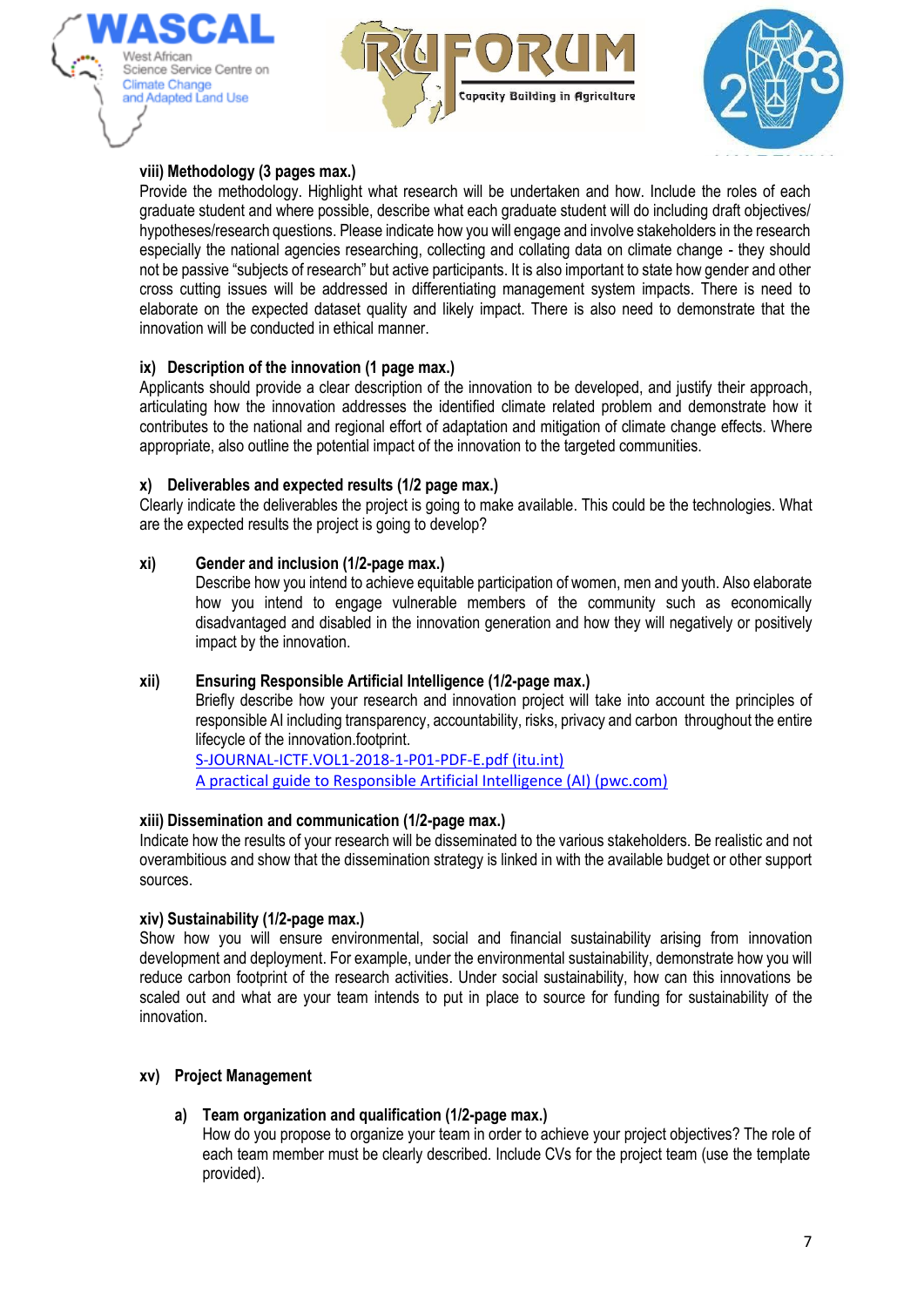





### **b) Monitoring and evaluation (1 page max.)**

How will the project's achievements be monitored and evaluated to ensure proper management and enable early corrective action where necessary? Indicate clear milestones that will demonstrate progress whilst describing how the project will monitor progress towards milestones.

### **c) Results Framework (1 pages max.)**

Please prepare concise narrative of the results framework with a diagrammatic illustration using the format below



### **xvi) Budget (1page max.)**

Give the anticipated cost of your project, with explanatory notes where necessary using the attached budget template. All budgets must be in United States Dollars (use the template plate provided).

#### **xvii) Timeline**

All innovation research projects are 18 months (use the template provided).

## **15. Proposal Evaluation Criteria**

RUFORUM, WASCAL and AKADEMIYA2063 rely on the professional expertise, experience and judgment of the independent reviewers in the Proposal review process.

|                | <b>Evaluation Criterion</b>                                                | Weight |
|----------------|----------------------------------------------------------------------------|--------|
| 1.             | Quality of the proposal (Background, clarity of the problem statement,     | 35%    |
|                | the quality of research questions, clarity of methodology; Dataset quality |        |
|                | and impact; Responsible Al/ML relevance; Climate relevance)                |        |
| 2.             | Quality and feasibility of the project pathway to impact                   | 10%    |
| 3.             | Demonstration that the innovation will be conducted in an ethical and      | 10%    |
|                | responsible manner                                                         |        |
| 4.             | Importance/relevance of the innovation                                     | 5%     |
| 5.             | Expertise of team                                                          | 15%    |
| 6.             | Feasibility of the study within the time frame (18 months) and budget      | 10%    |
|                | (between US\$50,000 and US\$60,000)                                        |        |
| 7 <sub>1</sub> | Equity (Gender balance in research team, and gender balance in             | 15%    |
|                | student recruitment, inclusion of vulnerable community groups, etc.))      |        |

## **8. Data requirements and Intellectual Property Rights**

The winning proposal must:

a) demonstrate innovative use of existing datasets, and/or active collection and generation of new dataset.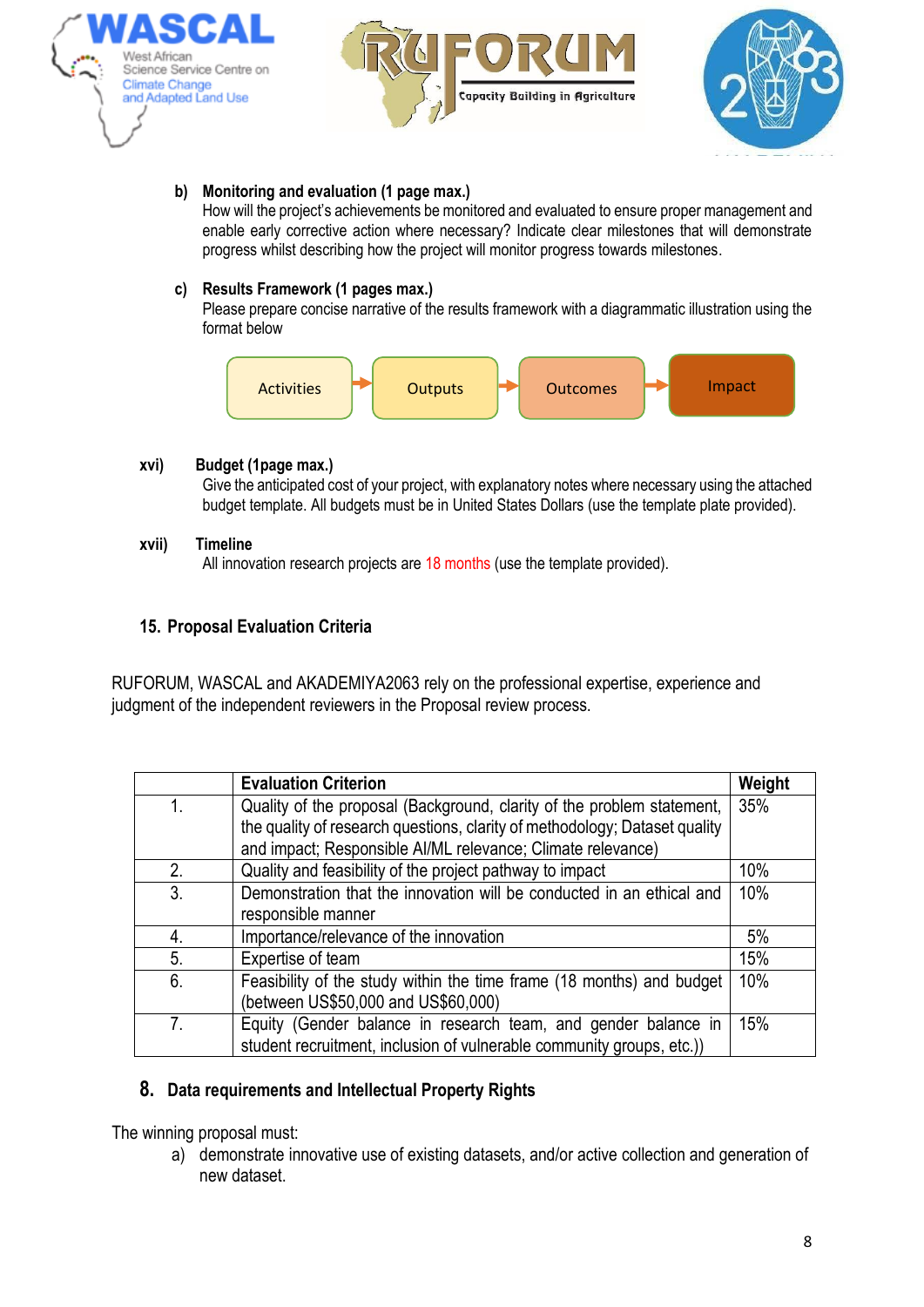





- b) be compliant with the [FAIR Data Principles](about:blank) (Findable, Accessible, Interoperable and Reusable)
- c) ensure that the dataset/simulator produced and (if applicable) trained models or detailed descriptions of architectures and training procedures are made publicly available under an open license.
- d) All grant Intellectual Property e.g., the dataset/simulator produced and (if applicable) trained models or detailed descriptions of architectures and training procedures — must be made publicly available under an open license

# **9. Submission of applications**

- e) Release date: May 2, 2022
- f) Deadline for submission: June 30, 2022
- g) Applications should be done via the RUFORUM Information Management System (RIMS) [http://rims2.ruforum.org/](about:blank)
- h) Prior to submission, prepare the following items:
	- *(i) Register in RIMS as outlined in the below section. Only the Lead Researcher is required to register*
		- (a) Proposal document in a pdf file
		- (b) CVs of the Lead Researcher and Co-researchers in a single pdf file
		- (c) Cover letter supporting the application from the authorised administrative office
	- (ii) Budget and budget justification in Microsoft excel template provided. Eligible expenses include monthly honorarium for Investigators, student's stipend and tuition, and research stuff (materials, equipment, software, computer; and participation to conferences, project-related travel) and field expenses. Institutional overhead at a maximum rate of 5% of the total amount requested.

# **10. Time Frame**

The foreseen time frame for the award process is as follows:

- i. The deadline for receiving applications at RUFORUM Secretariat is June 30, 2022.
- ii. Administrative check / Compliance Review and feedback to applicants by July 5, 2022.
- iii. Review of Proposals completed by July 25, 2022.
- iv. Communication to Successful applicants by July 30, 2022.
- v. RUFORUM Secretariat sends out Grant Award letters by August 10, 2022
- vi. Official commencement of project implementation August 21, 2022

# **11. Please complete the application online.**

- a) Open this website link: [http://rims2.ruforum.org/](about:blank)
- b) If you do not have an account you will be asked to register here: [http://rims2.ruforum.org/contacts/register/](about:blank)
- c) After registering successfully, you will be taken to your dashboard. What you see on your dashboard depends on the permissions that you have been assigned by the RIMS **Administrator**
- d) For most members of the RUFORUM network we have captured your emails in RIMS. So, the system might tell you that your account already exists. If this is the case, then follow the steps related to resetting your password or forgotten password